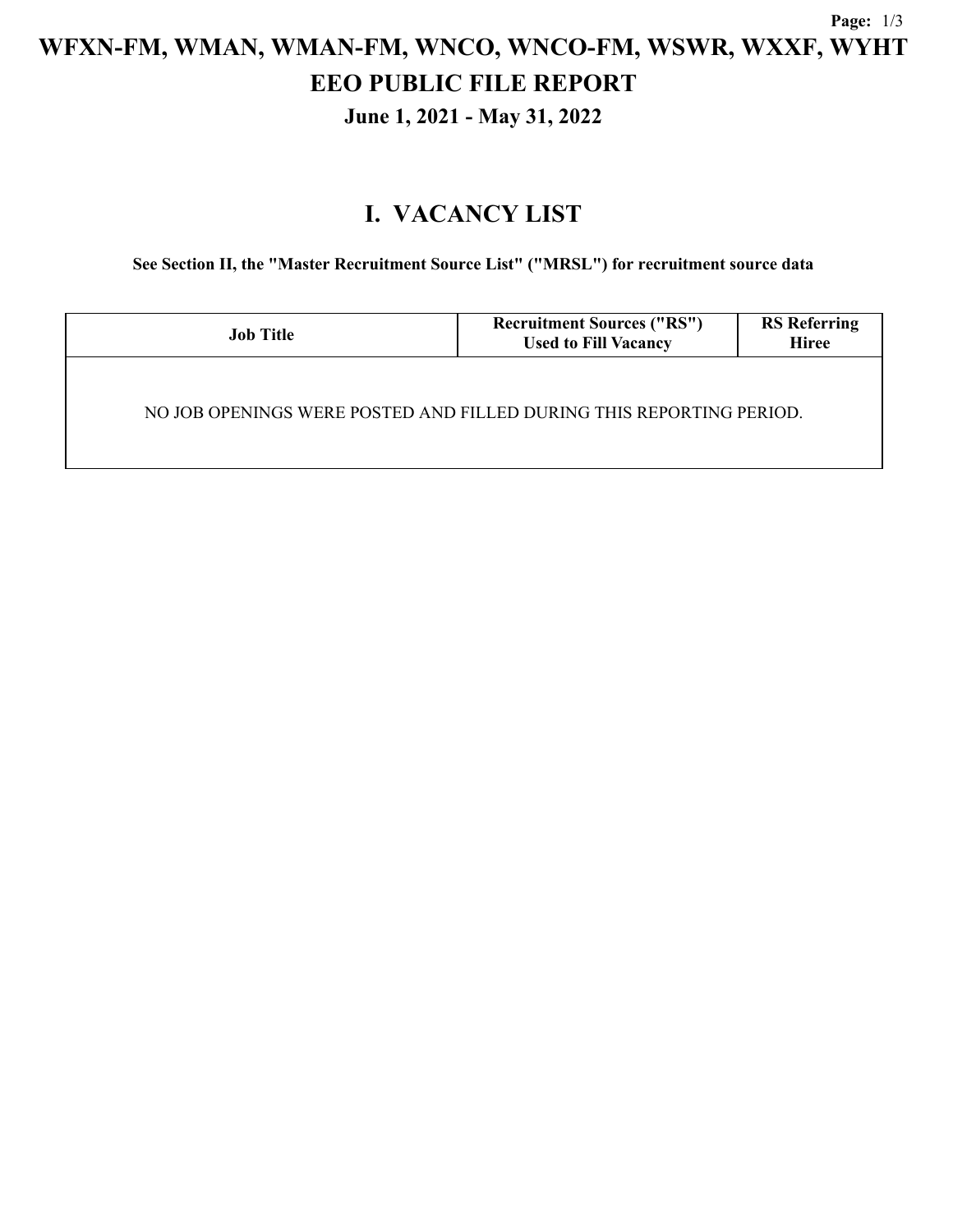## **Page:** 2/3 **WFXN-FM, WMAN, WMAN-FM, WNCO, WNCO-FM, WSWR, WXXF, WYHT EEO PUBLIC FILE REPORT June 1, 2021 - May 31, 2022**

#### **II. MASTER RECRUITMENT SOURCE LIST ("MRSL")**

| <b>RS</b><br><b>Number</b>                                                                  | <b>RS</b> Information | <b>Source Entitled</b><br>to Vacancy<br><b>Notification?</b><br>(Yes/No) | <b>No. of Interviewees</b><br><b>Referred by RS</b><br>Over<br><b>Reporting Period</b> |  |  |  |
|---------------------------------------------------------------------------------------------|-----------------------|--------------------------------------------------------------------------|----------------------------------------------------------------------------------------|--|--|--|
| AS NOTED IN SECTION I, NO JOB OPENINGS WERE POSTED AND FILLED DURING THIS REPORTING PERIOD. |                       |                                                                          |                                                                                        |  |  |  |